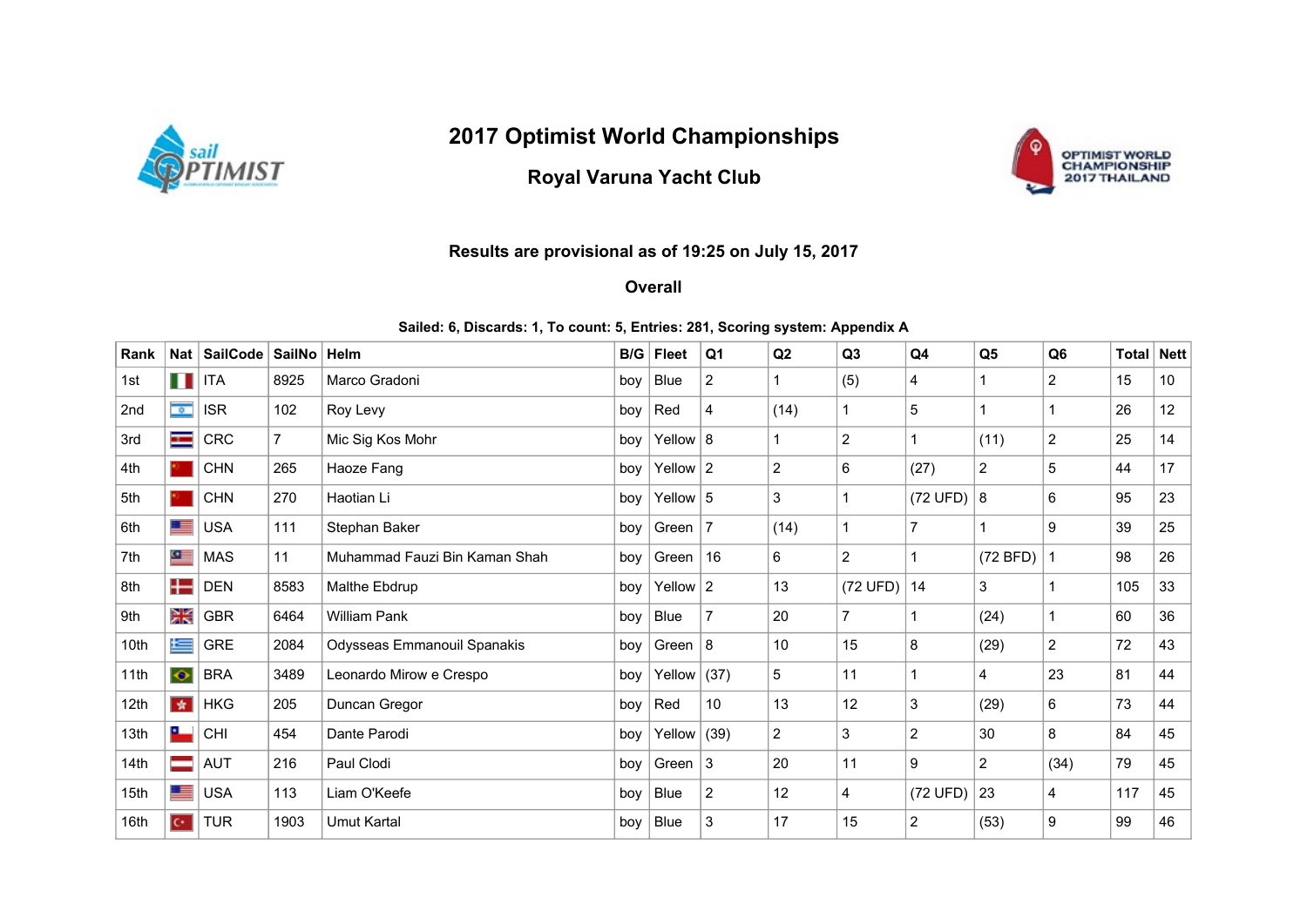| Rank             | Nat           | SailCode   SailNo   Helm |      |                                              | B/G  | <b>Fleet</b>  | Q <sub>1</sub> | Q2              | Q <sub>3</sub> | Q4             | Q <sub>5</sub> | Q <sub>6</sub>  | <b>Total</b> | <b>Nett</b> |
|------------------|---------------|--------------------------|------|----------------------------------------------|------|---------------|----------------|-----------------|----------------|----------------|----------------|-----------------|--------------|-------------|
| 17 <sub>th</sub> |               | LAT                      | 59   | <b>Martins Atilla</b>                        | boy  | Red           | 29             | $\overline{12}$ | $\overline{2}$ | $\overline{4}$ | $\overline{a}$ | (72 BFD)        | 121          | 49          |
| 18th             | $\bullet$     | <b>POR</b>               | 2434 | Beatriz Gago                                 | girl | Blue          | 5              | 9               | 13             | 17             | (25)           | $\overline{7}$  | 76           | 51          |
| 19th             |               | <b>NED</b>               | 3255 | Olivier Jaquet                               | boy  | Red           | $\mathbf{1}$   | $\mathbf{1}$    | 21             | 8              | 21             | (34)            | 86           | 52          |
| 20th             |               | <b>SGP</b>               | 119  | Muhammad Daniel Kei Bin Muhammad Yazid   boy |      | Red           | $\mathbf{1}$   | (42)            | 10             | 9              | 28             | $\overline{7}$  | 97           | 55          |
| 21st             | ╈═            | SWE                      | 711  | <b>Marius Westerlind</b>                     | boy  | Green         | 14             | 27              | 6              | 3              | 6              | (72 BFD)        | 128          | 56          |
| 22nd             | $\bullet$     | <b>POR</b>               | 2682 | Guilherme Cavaco                             | boy  | Red           | $\overline{4}$ | 26              | $\overline{7}$ | $\overline{7}$ | 12             | (72 BFD)        | 128          | 56          |
| 23rd             | <u>r se</u>   | <b>USA</b>               | 115  | Mitchell Callahan                            | boy  | Yellow $6$    |                | 8               | $\overline{4}$ | 18             | 21             | (22)            | 79           | 57          |
| 24th             |               | <b>THA</b>               | 244  | Panwa Boonnak                                | boy  | Blue          | $6\phantom{1}$ | 5               | (72 BFD)       | 27             | 12             | 8               | 130          | 58          |
| 25th             | ▀             | <b>USA</b>               | 114  | Charlotte Leigh                              | girl | Green         | 18             | $\overline{7}$  | 24             | (41)           | 4              | $6\phantom{a}$  | 100          | 59          |
| 26th             |               | <b>CHN</b>               | 2048 | Shupeng Guo                                  | boy  | Red           | 17             | (37)            | 31             | 5              | $\overline{4}$ | $\mathbf{3}$    | 97           | 60          |
| 27th             | ╄═            | SWE                      | 4733 | Carl Lagerberg (Calle)                       | boy  | Yellow $(33)$ |                | 11              | 9              | 3              | 18             | 19              | 93           | 60          |
| 28th             | Ш             | <b>BEL</b>               | 1188 | Kwinten Borghijs                             | boy  | Green         | 10             | (37)            | 14             | 21             | 8              | 8               | 98           | 61          |
| 29th             | 隼             | <b>GRE</b>               | 2569 | lason Valiadis                               | boy  | Red           | 8              | $\overline{7}$  | (26)           | 18             | 11             | 19              | 89           | 63          |
| 30th             | ш.            | <b>CRC</b>               | 9    | Roko Oliver Karl Mohr                        | boy  | Yellow $(46)$ |                | 11              | 5              | $\overline{4}$ | $\overline{7}$ | 38              | 111          | 65          |
| 31st             | ═             | <b>THA</b>               | 168  | Jedtavee Yongyuennarn                        | boy  | <b>Blue</b>   | 20             | 4               | 17             | (22)           | 19             | 5               | 87           | 65          |
| 32nd             | $c_{\rm max}$ | <b>SLO</b>               | 711  | Luka Zabukovec                               | boy  | Green         | 13             | 3               | 12             | 19             | 19             | (72 BFD)        | 138          | 66          |
| 33rd             |               | <b>SGP</b>               | 112  | Jonathan Lio                                 | boy  | Blue          | (36)           | 3               | 9              | 32             | $\mathbf{7}$   | 17              | 104          | 68          |
| 34th             |               | <b>GER</b>               | 1211 | Mewes Wieduwild                              | boy  | Yellow        | 12             | 17              | 8              | 8              | 24             | (57)            | 126          | 69          |
| 35th             |               | <b>GER</b>               | 1151 | Julian Sensch                                | boy  | Blue          | 11             | 9               | 18             | 12             | 20             | (46)            | 116          | 70          |
| 36th             | <b>Le</b>     | <b>PER</b>               | 304  | Stefano Viale                                | boy  | Green         | 18             | 19              | 19             | 5              | (30)           | 10 <sup>1</sup> | 101          | 71          |
| 37th             | ≔             | <b>URU</b>               | 187  | Santiago Pacheco                             | boy  | Blue          | 11             | 29              | 12             | (72 UFD)       | 8              | 11              | 143          | 71          |
| 38th             | H H           | <b>ITA</b>               | 8895 | Davide Nuccorini                             | boy  | Blue          | $\mathbf{1}$   | (44)            | 20             | 31             | 17             | 3               | 116          | 72          |
| 39th             | Ш             | <b>IRL</b>               | 1580 | Justin Lucas                                 | boy  | Red           | 13             | (72 DNF)        | $\mathbf{3}$   | 26             | 20             | 11              | 145          | 73          |
| 40th             |               | <b>NED</b>               | 3311 | Paul Hameeteman                              | boy  | Yellow        | $ 19\rangle$   | 4               | 18             | (72 UFD)       | 16             | 16              | 145          | 73          |
| 41st             |               | <b>ITA</b>               | 8967 | Marco Genna                                  |      | boy $ Red$    | $\,6\,$        | 15              | $(72 BFD)$ 38  |                | 14             | $\overline{c}$  | 147          | $75\,$      |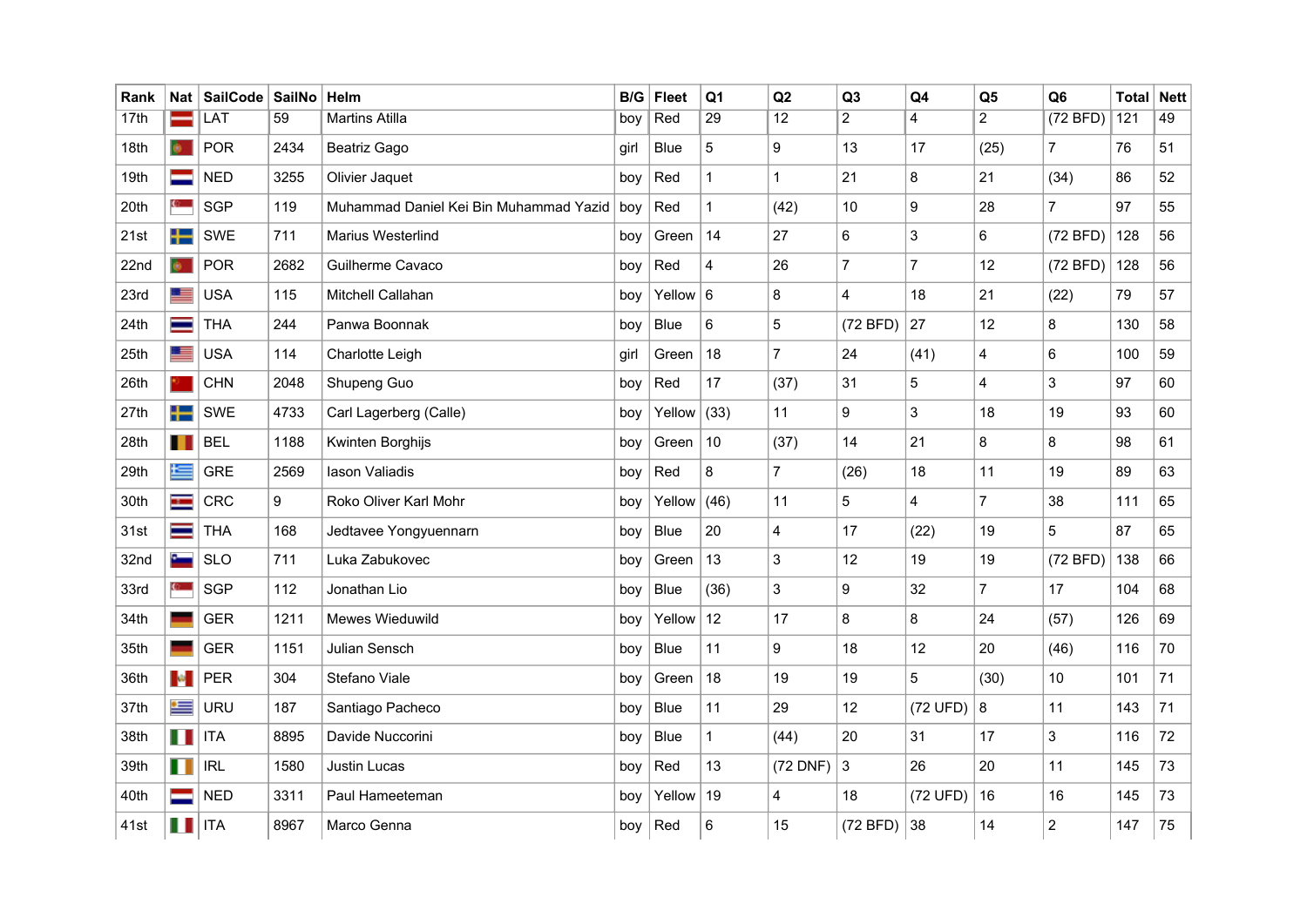| Rank | Nat            | SailCode SailNo |      | Helm                                | B/G  | <b>Fleet</b> | Q <sub>1</sub>   | Q2             | Q3             | Q <sub>4</sub> | Q <sub>5</sub> | Q <sub>6</sub> | <b>Total Nett</b> |    |
|------|----------------|-----------------|------|-------------------------------------|------|--------------|------------------|----------------|----------------|----------------|----------------|----------------|-------------------|----|
| 42nd | $\mathbb{C}$   | SGP             | 114  | Faith Hailey Toh                    | girl | Yellow       | (35)             | 14             | 14             | 21             | 19             | $\overline{7}$ | 110               | 75 |
| 43rd | 来。             | AUS             | 1551 | <b>Fletcher Walters</b>             | boy  | Green        | 24               | 17             | 10             | 19             | $\overline{7}$ | (37)           | 114               | 77 |
| 44th | ═              | <b>THA</b>      | 77   | Saranwong Poonpat                   | boy  | Blue         | 23               | 4              | 4              | 15             | 32             | (35)           | 113               | 78 |
| 45th |                | <b>RUS</b>      | 42   | Victoria Liksanova                  | girl | Yellow       | $\mathbf{3}$     | $(72$ DNF)     | 21             | 21             | 15             | 20             | 152               | 80 |
| 46th | 30             | <b>ESP</b>      | 2800 | María Perello                       | girl | Red          | 19               | 8              | 7              | (36)           | 30             | 16             | 116               | 80 |
| 47th | 茶              | <b>AUS</b>      | 1689 | Alexi Wigglesworth                  | boy  | <b>Blue</b>  | (28)             | 9              | 24             | 12             | 15             | 20             | 108               | 80 |
| 48th | $\mathbb{C}^*$ | <b>TUR</b>      | 1907 | Kerem Sabri Erkmen                  | boy  | Red          | $\overline{4}$   | 22             | (35)           | 12             | 8              | 35             | 116               | 81 |
| 49th | m.             | <b>ARG</b>      | 3521 | Tomas Atchabahian Palau             | boy  | Yellow       | $\boldsymbol{9}$ | 15             | (55)           | 54             | $\mathbf{1}$   | 4              | 138               | 83 |
| 50th | ΣΚ             | <b>GBR</b>      | 6412 | Haydn Sewell                        | boy  | <b>Blue</b>  | 23               | 11             | $\overline{7}$ | 17             | 26             | (40)           | 124               | 84 |
| 51st | 楽し             | <b>NZL</b>      | 4658 | Seb Menzies                         | boy  | Red          | 11               | 28             | 18             | (34)           | 17             | 10             | 118               | 84 |
| 52nd | 横动             | <b>NZL</b>      | 4649 | David Buchanan                      | boy  | Green        | 46               | (50)           | 8              | $\overline{2}$ | 22             | $\overline{7}$ | 135               | 85 |
| 53rd |                | <b>RUS</b>      | 16   | Maksim Shaposhnikov                 | boy  | Green        | 41               | $\overline{7}$ | 29             | 6              | $(72$ DSQ)     | 3              | 158               | 86 |
| 54th |                | <b>GER</b>      | 1214 | Luca Jost                           | boy  | Yellow $ 9$  |                  | 27             | 19             | 19             | 12             | (35)           | 121               | 86 |
| 55th | -34            | CRO             | 1200 | Emanuel Skocibušic                  | boy  | <b>Blue</b>  | (49)             | 6              | 19             | 18             | $\overline{a}$ | 42             | 136               | 87 |
| 56th | ست             | <b>SLO</b>      | 1212 | Daniel Cante                        | boy  | Red          | 51               | 10             | 11             | $(72$ DSQ)     | 10             | 5              | 159               | 87 |
| 57th |                | <b>GER</b>      | 1172 | Kristian Lenkmann                   | boy  | Yellow       | 28               | 16             | 20             | 9              | (38)           | 14             | 125               | 87 |
| 58th | $\mathbf{R}$   | <b>PER</b>      | 328  | Fernanda San Roman                  | girl | Green        | 12               | 22             | 13             | 12             | (34)           | 28             | 121               | 87 |
| 59th |                | <b>HUN</b>      | 918  | <b>Bendeguz Nagy</b>                | boy  | Red          | $\overline{7}$   | 5              | 34             | $\overline{4}$ | 38             | (43)           | 131               | 88 |
| 60th | ≔              | <b>URU</b>      | 326  | Facundo Nina                        | boy  | Green        | 15               | 19             | 28             | (50)           | 10             | 16             | 138               | 88 |
| 61st |                | <b>SLO</b>      | 255  | <b>Martin Fras</b>                  | boy  | Green        | 20               | 11             | (48)           | 11             | 18             | 29             | 137               | 89 |
| 62nd | $\bullet$      | <b>BRA</b>      | 3505 | Nicolas Yudji Bernal                | boy  | Red          | (53)             | 27             | 6              | 13             | 24             | 20             | 143               | 90 |
| 63rd | ═              | <b>THA</b>      | 119  | Palika Poonpat                      | girl | Red          | 10               | 3              | 29             | 35             | (48)           | 14             | 139               | 91 |
| 64th | $\bullet$      | <b>MAS</b>      | 157  | Nor Nabila Natasha Binti Mohd Nazri | girl | Green        | $\boldsymbol{9}$ | 10             | 29             | 29             | (43)           | 14             | 134               | 91 |
| 65th | राज            | <b>ISV</b>      | 715  | <b>Caroline Sibilly</b>             | girl | Yellow $25$  |                  | 13             | (32)           | 16             | 28             | 9              | 123               | 91 |
| 66th |                | <b>MAS</b>      | 15   | Israr Hazim Bin Ismail              | boy  | Red          | 15               | 14             | 27             | (40)           | 26             | 9              | 131               | 91 |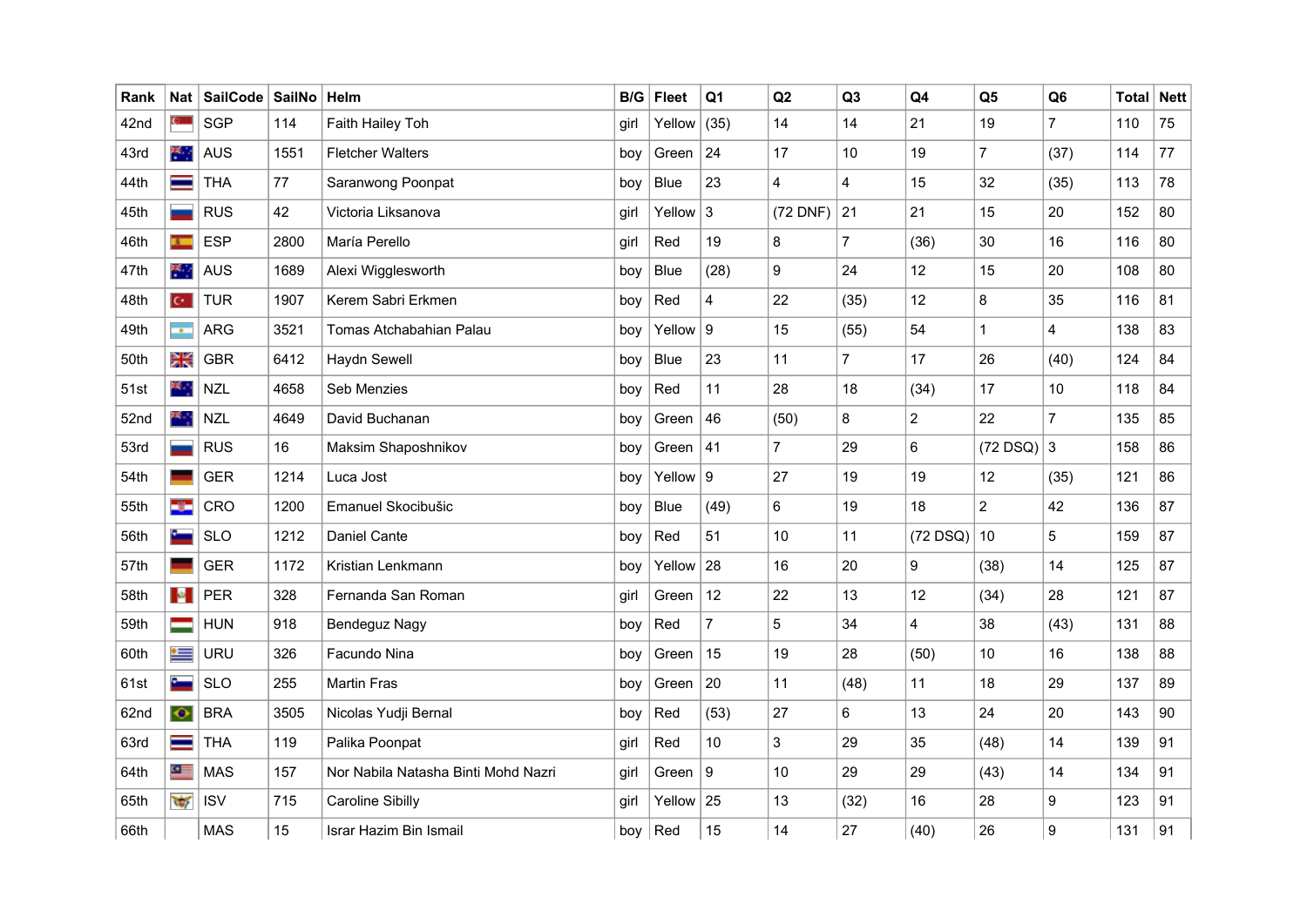| Rank | Nat                        | SailCode   SailNo   Helm |      |                                         |      | $B/G$ Fleet | Q1             | Q <sub>2</sub>  | Q <sub>3</sub> | Q <sub>4</sub>  | Q <sub>5</sub> | Q <sub>6</sub> | Total   Nett |     |
|------|----------------------------|--------------------------|------|-----------------------------------------|------|-------------|----------------|-----------------|----------------|-----------------|----------------|----------------|--------------|-----|
|      | $\Omega$                   |                          |      |                                         |      |             |                |                 |                |                 |                |                |              |     |
| 67th | $\mathbb{C}^*$             | <b>TUR</b>               | 129  | Tansu Erin Sarlak                       | bov  | <b>Blue</b> | 34             | 15              | 17             | 9               | (52)           | 16             | 143          | 91  |
| 68th | $\mathbf{C}$               | <b>SGP</b>               | 116  | Max Victor Teo                          | boy  | Red         | (72 BFD)       | $\overline{2}$  | 37             | 24              | 9              | 21             | 165          | 93  |
| 69th | $\bullet$                  | <b>ISR</b>               | 101  | Peleg Hasson                            | boy  | Red         | 11             | 46              | (50)           | 20              | 3              | 13             | 143          | 93  |
| 70th | $\mathcal{M}_\mathrm{eff}$ | <b>PER</b>               | 285  | Florencia Chiarella                     | girl | Red         | (72 BFD)       | 25              | 23             | 6               | 16             | 23             | 165          | 93  |
| 71st | ┿═                         | SWE                      | 4705 | <b>Melker Brenton</b>                   | boy  | Red         | 14             | 18              | 36             | 10 <sup>°</sup> | $(72$ DSQ)     | 15             | 165          | 93  |
| 72nd |                            | <b>CHN</b>               | 266  | Shihao Wang                             | girl | Green       | 5              | (72 DNF)        | 22             | 10              | 11             | 46             | 166          | 94  |
| 73rd | ÷                          | SUI                      | 1840 | Maxime Thommen                          | boy  | Green       | 14             | 8               | (72 BFD)       | 15              | 38             | 19             | 166          | 94  |
| 74th | 里                          | <b>USA</b>               | 112  | Justin Callahan                         | boy  | <b>Blue</b> | 17             | 22              | $\overline{a}$ | (72 UFD)        | 16             | 38             | 167          | 95  |
| 75th | H                          | <b>ITA</b>               | 8730 | Massimilano Antoniazzi                  | boy  | Green       | 24             | 23              | 16             | $\overline{7}$  | 26             | (42)           | 138          | 96  |
| 76th | $\mathbb{C}^*$             | <b>TUR</b>               | 1008 | Sahin Parlak                            | boy  | Green       | (44)           | 43              | 15             | 10              | 3              | 26             | 141          | 97  |
| 77th | $\bullet$                  | <b>BRA</b>               | 3781 | Bernardo Levindo Peixoto Santos Pereira | boy  | Red         | 12             | 16              | 5              | (72 UFD)        | 34             | 30             | 169          | 97  |
| 78th | $\equiv$                   | <b>THA</b>               | 945  | Intira Panpiboon                        | girl | <b>Blue</b> | 10             | (38)            | 38             | 21              | 6              | 22             | 135          | 97  |
| 79th | $\blacksquare$             | <b>MEX</b>               | 1007 | Sebastian Riquelme Beckmann             | boy  | Green       | $\overline{5}$ | 24              | (41)           | 29              | 35             | 5              | 139          | 98  |
| 80th | Q.                         | <b>MAS</b>               | 12   | Muhammad Syafie Bin Ali                 | boy  | Red         | 30             | (43)            | 15             | 24              | 22             | 8              | 142          | 99  |
| 81st | ÷                          | CRO                      | 1202 | Mario Buba Pulek                        | bov  | <b>Blue</b> | (72 BFD)       | $\overline{4}$  | 25             | 10 <sup>1</sup> | 4              | 57             | 172          | 100 |
| 82nd | $\sim$                     | <b>MLT</b>               | 205  | <b>Richard Schultheis</b>               | boy  | Yellow $6$  |                | 12 <sup>°</sup> | 4              | <b>72 DNE</b>   | 6              | (43)           | 143          | 100 |
| 83rd | G.                         | <b>MAS</b>               | 14   | Nurul Shazwanie Binti Md Saad           | girl | <b>Blue</b> | 8              | 32              | 16             | (41)            | 31             | 13             | 141          | 100 |
| 84th | 来. .                       | <b>AUS</b>               | 1715 | Jack Ferguson                           | boy  | Green       | 27             | 9               | 28             | 13              | 24             | (47)           | 148          | 101 |
| 85th | 隼                          | <b>GRE</b>               | 552  | Patroklos Mandilaris                    | boy  | <b>Blue</b> | 22             | 44              | 3              | 15              | (72 UFD)       | 18             | 174          | 102 |
| 86th | $\overline{\bullet}$       | <b>ISR</b>               | 169  | Gilad Cain                              | boy  | <b>Blue</b> | 23             | 34              | 10             | 3               | (46)           | 33             | 149          | 103 |
| 87th | $\blacksquare$             | <b>BEL</b>               | 1186 | <b>William Risselin</b>                 | boy  | Yellow      | 19             | (57)            | 35             | $\overline{7}$  | 31             | 11             | 160          | 103 |
| 88th | ≳κ                         | <b>GBR</b>               | 6469 | Callum Davidson Guild                   | boy  | Blue        | 38             | (49)            | 9              | 16              | 35             | 6              | 153          | 104 |
| 89th | $\bullet$                  | <b>BRA</b>               | 3738 | Marina Roma Victor de Araujo da Fonte   | girl | <b>Blue</b> | 13             | 15              | 8              | (72 UFD)        | 40             | 29             | 177          | 105 |
| 90th | 运                          | <b>GRE</b>               | 1794 | <b>Stefanos Tsakos</b>                  | boy  | Yellow $22$ |                | $\mathbf 1$     | 43             | (45)            | 17             | 24             | 152          | 107 |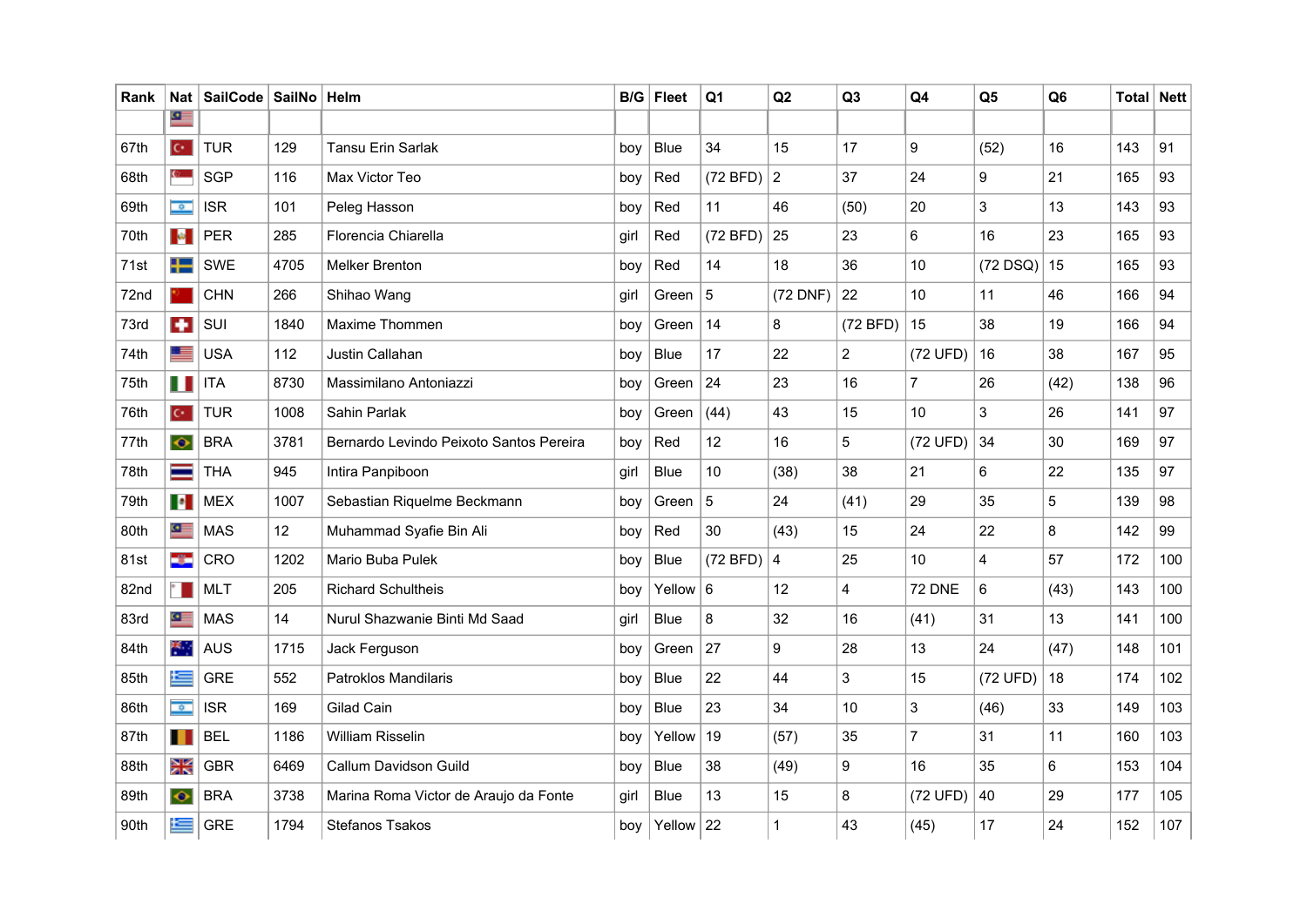| Rank  | Nat                         | SailCode SailNo |      | Helm                         | B/G  | <b>Fleet</b> | Q <sub>1</sub> | Q2             | Q3           | Q <sub>4</sub> | Q <sub>5</sub> | Q <sub>6</sub> | Total | <b>Nett</b> |
|-------|-----------------------------|-----------------|------|------------------------------|------|--------------|----------------|----------------|--------------|----------------|----------------|----------------|-------|-------------|
| 91st  | 来                           | AUS             | 1720 | Quinn Auricht                | boy  | Red          | $\mathbf{3}$   | (40)           | 37           | 27             | 23             | 17             | 147   | 107         |
| 92nd  | $\mathbf{c}$                | SGP             | 111  | Finian Lee                   | boy  | Red          | (72 BFD)       | 16             | 18           | 23             | 19             | 31             | 179   | 107         |
| 93rd  | $\bullet$                   | <b>KOR</b>      | 484  | Siyou Sung                   | boy  | Yellow       | 12             | 43             | 3            | 23             | 27             | (59)           | 167   | 108         |
| 94th  | $\mathbf{H}$                | <b>BEL</b>      | 1179 | <b>Brecht Zwaenepoel</b>     | boy  | Yellow       | 19             | 12             | 35           | 29             | (39)           | 13             | 147   | 108         |
| 95th  |                             | POL             | 158  | Tomasz Lewandowski           | boy  | Blue         | (56)           | 32             | 25           | 14             | 5              | 34             | 166   | 110         |
| 96th  | П                           | <b>FRA</b>      | 2638 | Lucas Teillet                | boy  | Yellow       | 27             | 21             | 8            | (45)           | 29             | 26             | 156   | 111         |
| 97th  | $\mathbf{e}$                | <b>PER</b>      | 323  | Mariagracia Vegas            | girl | Yellow $ 4$  |                | (72 DNF)       | 32           | 22             | 43             | 12             | 185   | 113         |
| 98th  | ÷                           | SUI             | 1714 | Dneprov Maxim                | boy  | Green        | 20             | (56)           | 24           | 26             | 21             | 23             | 170   | 114         |
| 99th  | ═                           | <b>NED</b>      | 3310 | Jacobine Leemhuis            | girl | Yellow       | 16             | (50)           | 30           | 11             | 37             | 21             | 165   | 115         |
| 100th | $\bullet$                   | <b>JPN</b>      | 3176 | Shun Shigematsu              | bov  | Yellow       | 36             | 18             | 11           | (42)           | 20             | 31             | 158   | 116         |
| 101st |                             | <b>INA</b>      | 2616 | Ramadhan Tito                | boy  | Green        | 29             | (44)           | 39           | 14             | 5              | 30             | 161   | 117         |
| 102nd |                             | <b>RUS</b>      | 161  | Ilia Chuprina                | boy  | Green        | 14             | (47)           | 27           | 25             | 39             | 12             | 164   | 117         |
| 103rd | n n                         | <b>ITA</b>      | 8734 | Andrea Milano                | boy  | Green        | 48             | 40             | 20           | 6              | (72 BFD)       | $\overline{4}$ | 190   | 118         |
| 104th | $\sim$                      | <b>MLT</b>      | 202  | Antonia Schultheis           | girl | <b>Blue</b>  | (72 BFD)       | 49             | 13           | 22             | 14             | 21             | 191   | 119         |
| 105th | ╈═                          | SWE             | 4677 | Theo Westerlind              | boy  | <b>Blue</b>  | 21             | 5              | 36           | 20             | 39             | (72 UFD)       | 193   | 121         |
| 106th | ╬═                          | <b>NOR</b>      | 3919 | <b>Markus August Berthet</b> | boy  | Red          | 42             | 19             | (72 UFD)     | 13             | 18             | 29             | 193   | 121         |
| 107th | 女                           | <b>HKG</b>      | 230  | Eloi Defline                 | boy  | Red          | 31             | 28             | (40)         | 28             | 13             | 22             | 162   | 122         |
| 108th | $\mathcal{L}_{\mathcal{A}}$ | <b>ARG</b>      | 3185 | Lucas Videla                 | boy  | <b>Blue</b>  | (40)           | 21             | 14           | 28             | 28             | 31             | 162   | 122         |
| 109th |                             | <b>CHN</b>      | 267  | Siyi Gan                     | girl | Red          | 9              | $\overline{2}$ | $\mathbf{1}$ | (72 BFD)       | 39             | <b>72 BFD</b>  | 195   | 123         |
| 110th | $\mathcal{L}_{\mathcal{A}}$ | <b>ARG</b>      | 3680 | Maximo Videla                | boy  | Yellow       | 17             | (72 DNF)       | 26           | 53             | 25             | 3              | 196   | 124         |
| 111th | 75                          | <b>ESP</b>      | 2354 | Samuel Beneyto               | boy  | Yellow       | 37             | (47)           | 5            | 24             | 26             | 33             | 172   | 125         |
| 112th |                             | <b>POR</b>      | 2646 | Vasco Soares                 | boy  | Red          | 25             | (72 DNF)       | 12           | 43             | $\overline{7}$ | 38             | 197   | 125         |
| 113th | ╊                           | <b>DEN</b>      | 8581 | Helena Wolff                 | girl | Yellow       | 32             | 29             | (72 BFD)     | 20             | 10             | 34             | 197   | 125         |
| 114th | $\bullet$                   | SUI             | 1830 | Anja von Allmen              | girl | Green        | 24             | 6              | (72 BFD)     | 26             | 47             | 24             | 199   | 127         |
| 115th |                             | <b>HUN</b>      | 1327 | Attila Banyai                | boy  | Red          | 16             | 21             | (57)         | 17             | 25             | 48             | 184   | 127         |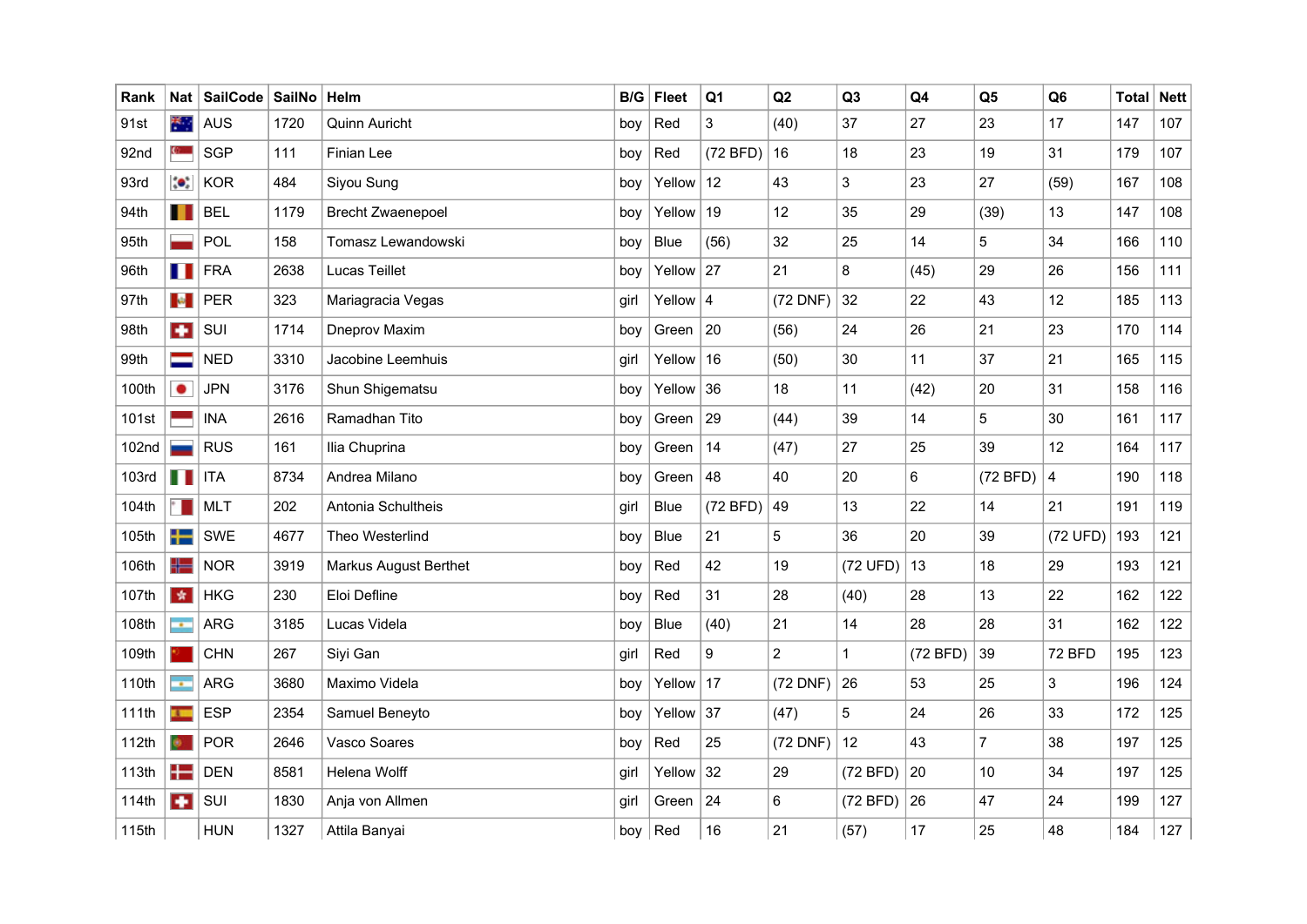| Rank              | Nat                         | SailCode   SailNo   Helm |      |                             |      | $B/G$ Fleet | Q <sub>1</sub> | Q2       | Q <sub>3</sub> | Q4             | Q <sub>5</sub> | Q <sub>6</sub> | Total | <b>Nett</b> |
|-------------------|-----------------------------|--------------------------|------|-----------------------------|------|-------------|----------------|----------|----------------|----------------|----------------|----------------|-------|-------------|
|                   | =                           |                          |      |                             |      |             |                |          |                |                |                |                |       |             |
| 116th             | me se                       | <b>IND</b>               | 1305 | Harshita Tomar              | girl | Blue        | 28             | 25       | (40)           | 34             | 13             | 28             | 168   | 128         |
| 117th             |                             | POL                      | 2552 | Maciej Ilinski              | boy  | Green       | 37             | 31       | 31             | (59)           | 9              | 21             | 188   | 129         |
| 118th             |                             | <b>NED</b>               | 3323 | Ties Wijbinga               | boy  | Green       | 38             | 30       | 16             | (72 UFD)       | 12             | 38             | 206   | 134         |
| 119th             | $\frac{\text{N}}{\text{N}}$ | <b>GBR</b>               | 6302 | Kieran Young                | boy  | Blue        | 20             | (63)     | 14             | 19             | 38             | 43             | 197   | 134         |
| 120th             |                             | POL                      | 2072 | Gracjan Grzech              | boy  | Green       | 43             | 35       | 24             | (49)           | 15             | 17             | 183   | 134         |
| 121st             | $\mathbf{r}$                | <b>ARG</b>               | 3589 | Santino Marcatelli          | boy  | Yellow      | 22             | (72 DNF) | 72 BFD         | 26             | 5              | 10             | 207   | 135         |
| 122 <sub>nd</sub> | ┿                           | <b>FIN</b>               | 1131 | <b>Walter Wahlroos</b>      | boy  | Green       | (59)           | 20       | 26             | 30             | 44             | 18             | 197   | 138         |
| <b>123rd</b>      | ÷                           | CRO                      | 1147 | Roko Stipanovic             | boy  | Red         | (48)           | 41       | 25             | $\overline{c}$ | 32             | 39             | 187   | 139         |
| 124th             | $\bullet$                   | <b>MEX</b>               | 1008 | Alexandro Riquelme Beckmann | boy  | Yellow      | 28             | 25       | 46             | (50)           | 22             | 18             | 189   | 139         |
| 125th             | $\mathbf{r}$                | <b>ESP</b>               | 2399 | Ignacio Baltasar            | boy  | Blue        | $\mathbf{1}$   | 33       | 31             | 35             | 41             | (51)           | 192   | 141         |
| 126th             | 楽山                          | <b>NZL</b>               | 4319 | Josh Gilmore                | boy  | Blue        | 33             | 22       | (43)           | 34             | 37             | 15             | 184   | 141         |
| 127th             | ╈═                          | <b>SWE</b>               | 4728 | Lukas Lindström             | boy  | Green       | 26             | 42       | 25             | (72 BFD)       | 17             | 31             | 213   | 141         |
| 128th             | $\bullet$                   | <b>POR</b>               | 2691 | José Mendes                 | boy  | Yellow $27$ |                | 36       | 32             | 15             | 33             | (41)           | 184   | 143         |
| 129th             | $C^*$                       | <b>TUR</b>               | 3501 | Okyanus Arikan              | girl | Yellow $21$ |                | 38       | (50)           | 18             | 36             | 30             | 193   | 143         |
| 130th             | ж.,                         | <b>NZL</b>               | 4592 | Monty Alderson              | boy  | Blue        | 54             | 51       | $(72 BFD)$ 11  |                | 18             | 10             | 216   | 144         |
| 131st             | $\bullet$                   | <b>KOR</b>               | 488  | Jeongbin Park               | girl | Red         | 44             | 13       | $(72 UFD)$ 44  |                | 31             | 12             | 216   | 144         |
| 132 <sub>nd</sub> | . .                         | <b>FRA</b>               | 2703 | Manon Le Tallec-Pennaneac'h | girl | Red         | 22             | 34       | 22             | 30             | (37)           | 37             | 182   | 145         |
| <b>133rd</b>      | - 会                         | <b>HKG</b>               | 211  | Jasmine Scholer             | girl | Yellow $29$ |                | 33       | (49)           | 43             | 14             | 27             | 195   | 146         |
| 134th             |                             | <b>NED</b>               | 3279 | Finn Kats                   | boy  | Blue        | 31             | 35       | 31             | (37)           | 30             | 19             | 183   | 146         |
| 135th             |                             | <b>OMA</b>               | 205  | Al-Moatasem Al-Farsi        | boy  | Green       | 21             | 48       | 28             | 37             | 13             | (50)           | 197   | 147         |
| 136th             | $\bullet$                   | <b>MEX</b>               | 855  | Ike Loza Ramirez            | boy  | Red         | (45)           | 17       | 27             | 20             | 41             | 42             | 192   | 147         |
| 137th             |                             | POL                      | 2070 | <b>Gustaw Micinski</b>      | boy  | Yellow      | 33             | 26       | 6              | 28             | (72 BFD)       | 55             | 220   | 148         |
| 138th             |                             | <b>POR</b>               | 2554 | <b>Beatriz Cintra</b>       | girl | Blue        | 38             | (72 DNF) | 22             | 52             | 9              | 27             | 220   | 148         |
| 139th             | $\overline{\mathcal{M}}$    | <b>ISV</b>               | 642  | Mia Nicolosi                | girl | Green $ 23$ |                | 24       | 16             | 33             | (60)           | 52             | 208   | 148         |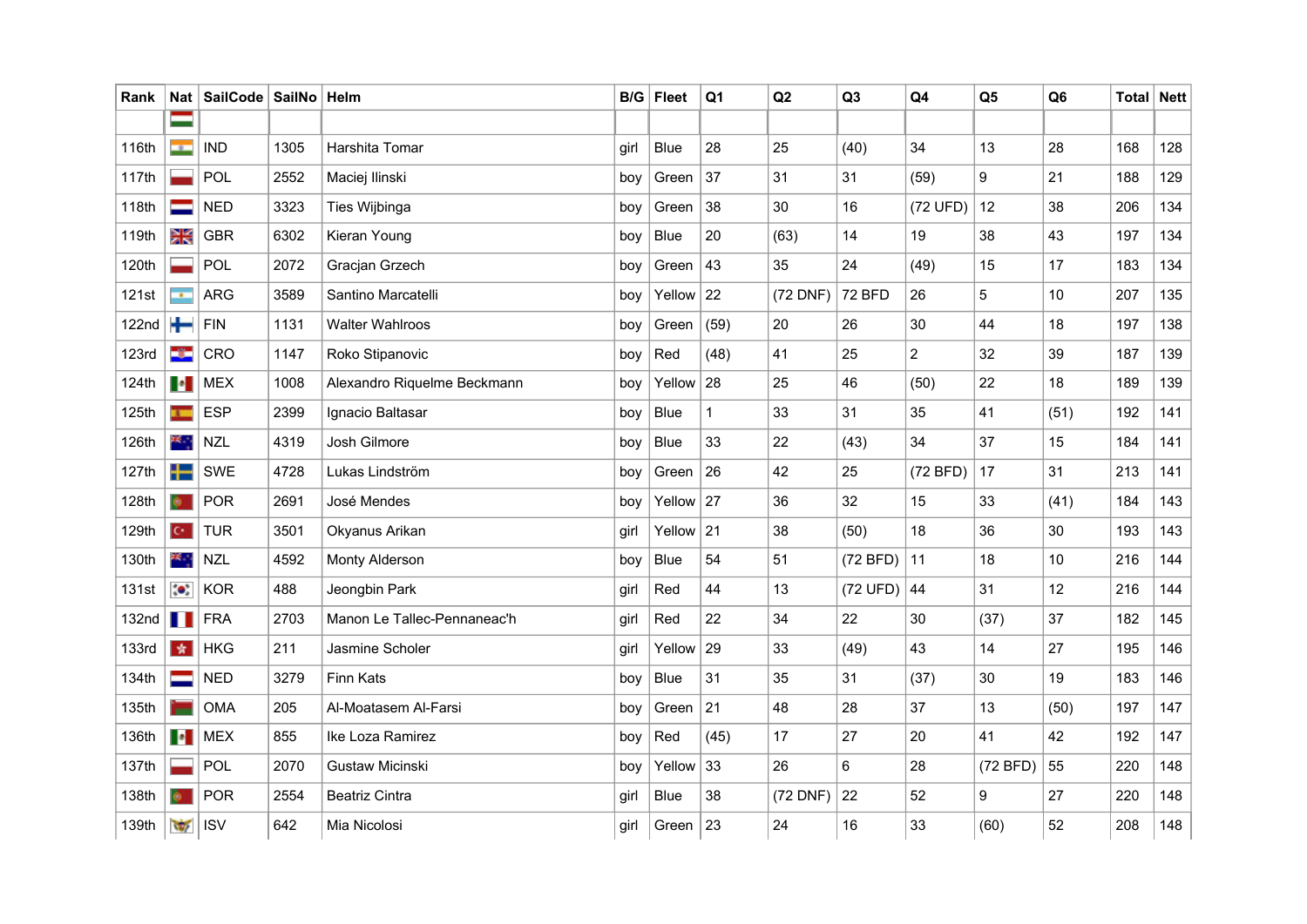| Rank              | Nat l                | ∣ SailCode | <b>SailNo</b> | Helm                      | B/G  | <b>Fleet</b> | Q1             | Q2             | Q3       | Q <sub>4</sub> | Q <sub>5</sub> | Q <sub>6</sub> | <b>Total Nett</b> |     |
|-------------------|----------------------|------------|---------------|---------------------------|------|--------------|----------------|----------------|----------|----------------|----------------|----------------|-------------------|-----|
| 140th             |                      | POL        | 2000          | Ignacy Ozminkowski        | boy  | Yellow       | 31             | (61)           | 10       | 39             | 34             | 36             | 211               | 150 |
| 141st             | $\bullet$            | SUI        | 1801          | Adrian Surroca Perez      | boy  | Green        | 57             | 37             | 13       | (72 UFD)       | 28             | 15             | 222               | 150 |
| 142nd             | ᆖ                    | <b>AUT</b> | 1205          | Yannik Hoeger             | boy  | Green        | 47             | 23             | 41       | (55)           | 14             | 25             | 205               | 150 |
| 143rd             | ٠                    | <b>JPN</b> | 3110          | Teruaki Shimakura         | boy  | Red          | 27             | (72 DNF)       | 20       | 17             | 45             | 41             | 222               | 150 |
| 144th             | ш                    | <b>FRA</b> | 2690          | Zou Schemmel              | boy  | Red          | 30             | (72 DNF)       | 35       | 49             | 33             | $\overline{4}$ | 223               | 151 |
| 145th             | $\bullet$            | SUI        | 1776          | Arnaud Grange             | boy  | <b>Blue</b>  | 41             | 39             | 17       | 33             | (72 UFD)       | 23             | 225               | 153 |
| 146th             |                      | <b>ESP</b> | 2283          | Alvaro Alonso             | boy  | <b>Blue</b>  | 18             | (51)           | 21       | 39             | 51             | 24             | 204               | 153 |
| 147th             | ٠                    | JPN        | 3211          | Kaito Ikeda               | boy  | Red          | 17             | $\overline{7}$ | 33       | 25             | (36)           | <b>72 DNE</b>  | 190               | 154 |
| 148th             | <b>CONTRACTOR</b>    | PER        | 113           | Adriana Sofia Ruales      | girl | Green        | $\overline{7}$ | 31             | 52       | 16             | 49             | (72 BFD)       | 227               | 155 |
| 149th             | $\div$               | FIN        | 1115          | Vanessa Voutilainen       | girl | Red          | 39             | (55)           | 40       | 45             | 5              | 27             | 211               | 156 |
| 150th             |                      | <b>OMA</b> | 210           | Mohammed Al Qasmi         | boy  | Green        | (72 BFD)       | 35             | 47       | 36             | 25             | 13             | 228               | 156 |
| 151st             | ட                    | CHI        | 437           | Sebastián Fuenzalida      | boy  | Red          | 24             | 46             | (56)     | 6              | 42             | 40             | 214               | 158 |
| 152 <sub>nd</sub> |                      | <b>HUN</b> | 2005          | Levente Borda             | boy  | Yellow       | 15             | 10             | (55)     | 53             | 48             | 32             | 213               | 158 |
| 153rd             | 樂心                   | <b>NZL</b> | 4659          | George Lee Rush           | boy  | <b>Blue</b>  | 16             | 52             | (59)     | 52             | 11             | 30             | 220               | 161 |
| 154th             | 女                    | <b>HKG</b> | 212           | Nicolle Scholer           | girl | <b>Blue</b>  | 34             | 46             | (48)     | 42             | 27             | 12             | 209               | 161 |
| 155th             | ш                    | <b>BEL</b> | 1176          | Ingeborg Bultynck         | girl | Yellow       | 40             | 33             | 23       | 31             | 35             | (61)           | 223               | 162 |
| 156th             | ٠                    | <b>JPN</b> | 3239          | Shoko Kitahara            | girl | Green        | 26             | (60)           | 42       | 44             | 31             | 22             | 225               | 165 |
| 157th             | $\bullet$            | <b>MEX</b> | 925           | Jaime Zunzunegui Escandon | boy  | Green        | 37             | (61)           | 40       | 38             | 40             | 11             | 227               | 166 |
| 158th             | $\sqrt{2}$           | <b>ISV</b> | 224           | Julian van den Driessche  | boy  | Green        | (52)           | 18             | 44       | 16             | 37             | 51             | 218               | 166 |
| 159th             | $\overline{\bullet}$ | <b>ISR</b> | 155           | <b>Tomer Sasson</b>       | boy  | Yellow       | (47)           | 39             | 17       | 27             | 44             | 39             | 213               | 166 |
| 160th             | ╈                    | <b>FIN</b> | 1130          | Ebbe Heinilä              | boy  | Green        | 34             | 18             | 37       | 62             | 16             | (66)           | 233               | 167 |
| 161st             |                      | <b>HUN</b> | 1373          | Roni Oszkar Szabo         | boy  | Red          | (63)           | 16             | 29       | 48             | 51             | 24             | 231               | 168 |
| 162nd             | a.                   | CHI        | 617           | Alfredo Urzua Bolados     | boy  | Red          | 26             | 38             | (72 BFD) | <b>72 BFD</b>  | 15             | 18             | 241               | 169 |
| <b>163rd</b>      |                      | <b>IRL</b> | 1564          | Leah Rickard              | girl | Green        | 42             | 45             | 22       | 22             | (72 BFD)       | 41             | 244               | 172 |
| 164th             |                      | <b>BER</b> | 1224          | <b>Christian Ebbin</b>    | boy  | Green        | 45             | 23             | 27       | 33             | 45             | (49)           | 222               | 173 |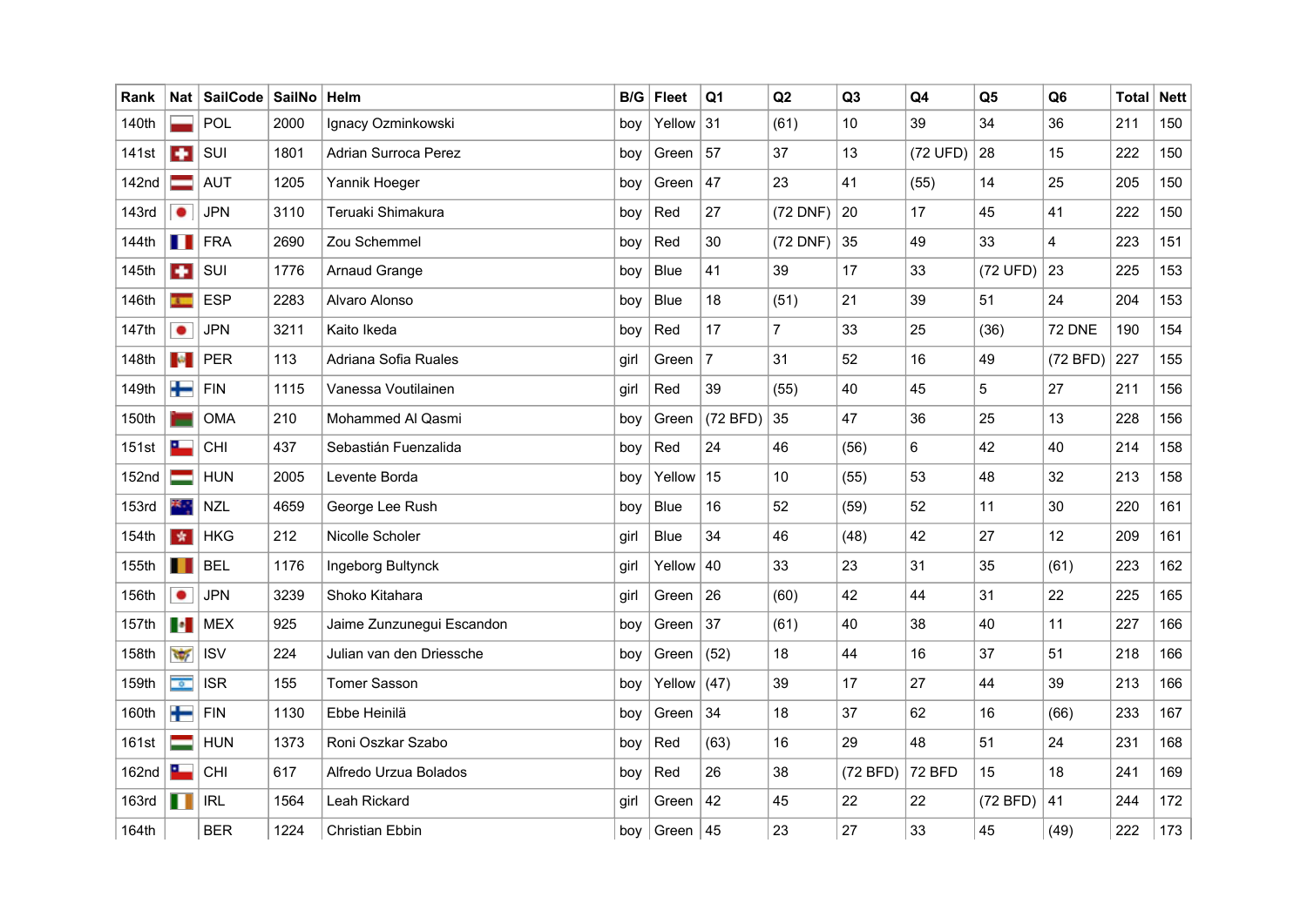| Rank              | Nat                      | SailCode   SailNo   Helm |      |                               |      | $B/G$ Fleet   | Q <sub>1</sub> | Q2           | Q <sub>3</sub> | Q4       | Q <sub>5</sub>  | Q <sub>6</sub> | Total | <b>Nett</b> |
|-------------------|--------------------------|--------------------------|------|-------------------------------|------|---------------|----------------|--------------|----------------|----------|-----------------|----------------|-------|-------------|
|                   | 26 g                     |                          |      |                               |      |               |                |              |                |          |                 |                |       |             |
| 165th             | $\equiv$                 | <b>PUR</b>               | 5213 | <b>Tiare Sierra</b>           | girl | Green         | 43             | (59)         | 33             | 11       | 42              | 45             | 233   | 174         |
| 166th             | 23 a                     | <b>BER</b>               | 1010 | Sebastian Kempe               | boy  | Yellow $ 41$  |                | (57)         | 19             | 57       | 42              | 15             | 231   | 174         |
| 167th             |                          | <b>GER</b>               | 1176 | Anna Barth                    | girl | Yellow        | 32             | (56)         | 47             | 46       | 32              | 17             | 230   | 174         |
| 168th             | $\bullet$                | <b>JPN</b>               | 3325 | Shota Kono                    | boy  | <b>Blue</b>   | 42             | 59           | (65)           | 57       | 3               | 14             | 240   | 175         |
| 169th             | . .                      | <b>FRA</b>               | 2591 | <b>Eliot Bourgeois</b>        | boy  | Blue          | 42             | 30           | 30             | 44       | 29              | (45)           | 220   | 175         |
| 170th             | as a                     | <b>BER</b>               | 2001 | Rian Geraghty-McDonnell       | boy  | Yellow        | 50             | 20           | 52             | 25       | (72 BFD)        | 29             | 248   | 176         |
| 171st             | <u>a –</u>               | CHI                      | 208  | Sebastián Ducasse             | boy  | Red           | 30             | (57)         | 49             | 23       | 46              | 28             | 233   | 176         |
| 172 <sub>nd</sub> | <b>George</b>            | <b>SLO</b>               | 922  | Alja Petric                   | girl | Yellow        | 13             | 6            | 49             | (72 BFD) | 61              | 48             | 249   | 177         |
| 173rd             |                          | <b>HUN</b>               | 1343 | Samuel Janos Zolnai           | boy  | Blue          | 26             | (72 DNF)     | 30             | 31       | 55              | 37             | 251   | 179         |
| 174th             | $\bullet$                | <b>MEX</b>               | 977  | Mateo Cortes Suarez           | boy  | Blue          | 50             | 19           | 38             | 32       | (54)            | 41             | 234   | 180         |
| 175th             | 453                      | <b>NOR</b>               | 3960 | Mathilde Bregner Roberstad    | girl | Blue          | 55             | 50           | 28             | 39       | 10 <sup>1</sup> | (56)           | 238   | 182         |
| 176th             | $\bullet$                | <b>KOR</b>               | 452  | Minsu Kim                     | boy  | Green         | 72 DNE         | 26           | (72 BFD)       | 38       | 27              | 20             | 255   | 183         |
| 177th             | $\equiv$                 | <b>PUR</b>               | 1207 | Jose Arturo Diaz              | boy  | Yellow $(63)$ |                | 45           | 21             | 32       | 41              | 44             | 246   | 183         |
| 178th             |                          | <b>MON</b>               | 1418 | Andrea Filip Tortella         | boy  | Green         | 51             | 53           | 34             | 8        | (72 BFD)        | 39             | 257   | 185         |
| 179th             | $\leftarrow$             | <b>URU</b>               | 335  | Juan Pedro Coll               | boy  | Red           | (72 BFD)       | 21           | 38             | 33       | 47              | 51             | 262   | 190         |
| 180th             | $\sqrt{2}$               | <b>ISV</b>               | 111  | Katherine Majette             | girl | Green         | 30             | 40           | 42             | (60)     | 51              | 27             | 250   | 190         |
| 181st             | 女                        | <b>HKG</b>               | 207  | <b>Thibault Minne</b>         | boy  | Blue          | (72 BFD)       | 54           | 51             | 40       | 22              | 26             | 265   | 193         |
| 182nd             | ┶                        | FIN                      | 1054 | Simon Karlemo                 | boy  | Yellow        | 29             | (72 DNF)     | <b>72 BFD</b>  | 34       | 13              | 47             | 267   | 195         |
| 183rd             | ╄═                       | <b>DEN</b>               | 8557 | Jens Christian Dehn-Toftehoej | boy  | Red           | 36             | $(72$ DNF) 9 |                | 49       | 50              | 54             | 270   | 198         |
| 184th             | $\left  \bullet \right $ | CAN                      | 1726 | John Gogan                    | boy  | <b>Blue</b>   | 50             | 28           | (54)           | 42       | 42              | 36             | 252   | 198         |
| 185th             |                          | LAT                      | 120  | <b>Eduards Plavins</b>        | boy  | Blue          | 25             | 63           | 44             | 35       | (72 UFD)        | 32             | 271   | 199         |
| 186th             | XK<br>XK                 | <b>GBR</b>               | 6453 | Jamie Cook                    | boy  | Blue          | (64)           | 36           | 26             | 37       | 56              | 44             | 263   | 199         |
| 187th             |                          | <b>ESP</b>               | 2197 | Jordi LLadó                   | boy  | Red           | 51             | 51           | 23             | 24       | (60)            | 52             | 261   | 201         |
| 188th             |                          | <b>SLO</b>               | 64   | Gasper Strahovnik             | boy  | Yellow $32$   |                | (72 DNF)     | 34             | 23       | 60              | 54             | 275   | 203         |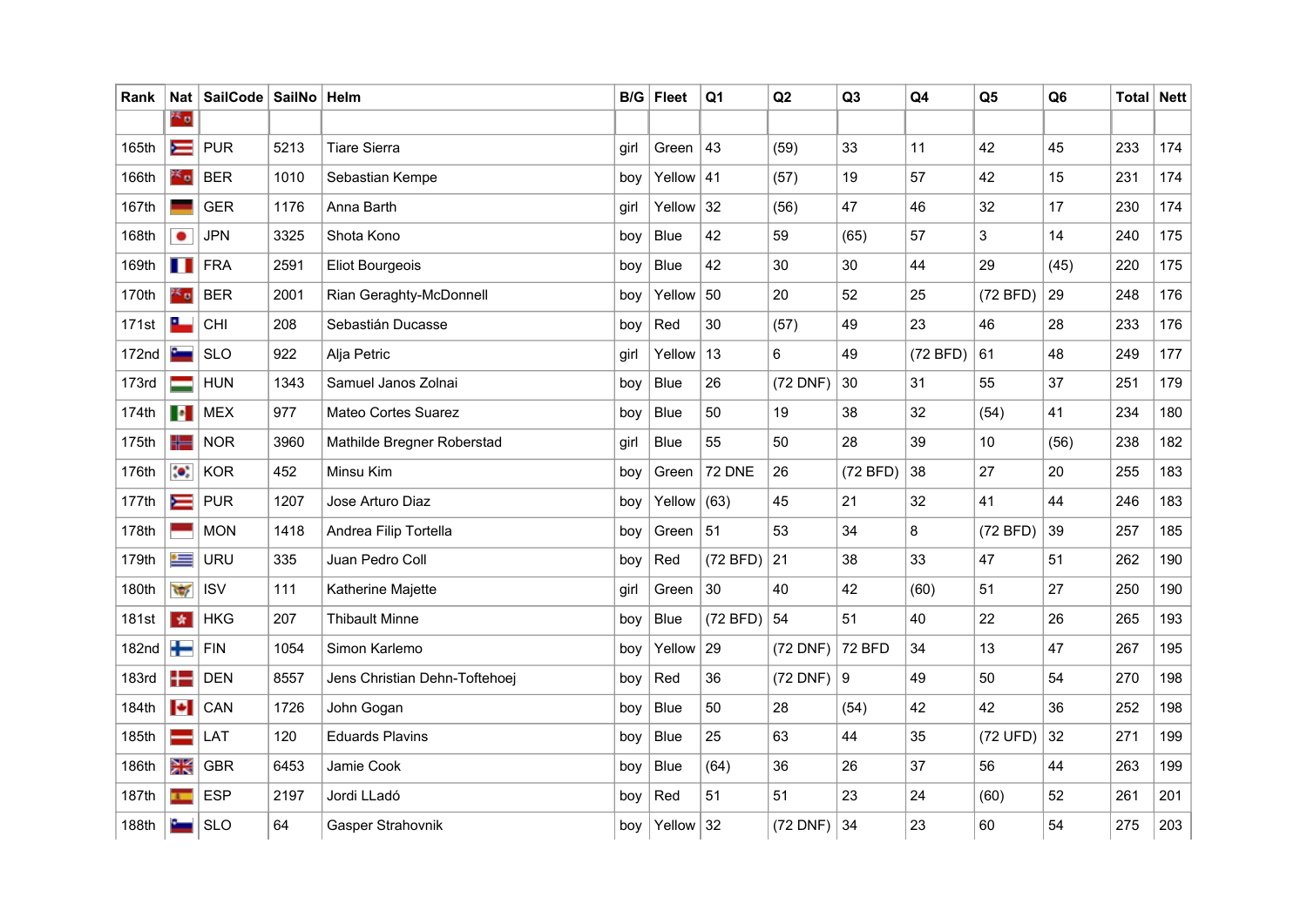| Rank         |                                      | Nat   SailCode   SailNo |      | Helm                        | B/G  | <b>Fleet</b> | Q <sub>1</sub>   | Q2         | Q <sub>3</sub> | Q <sub>4</sub> | Q <sub>5</sub> | Q <sub>6</sub> | <b>Total Nett</b> |     |
|--------------|--------------------------------------|-------------------------|------|-----------------------------|------|--------------|------------------|------------|----------------|----------------|----------------|----------------|-------------------|-----|
| 189th        | $\circ$                              | <b>TPE</b>              | 3389 | Yu Lin Yang                 | boy  | Red          | 39               | 24         | 53             | 54             | $(72$ DNS)     | 33             | 275               | 203 |
| 190th        | $\langle \hat{\mathbf{Q}}_i \rangle$ | <b>ISR</b>              | 151  | Yogev Alcalay               | boy  | <b>Blue</b>  | 44               | 42         | 30             | 25             | (72 UFD)       | 64             | 277               | 205 |
| 191st        |                                      | <b>EST</b>              | 231  | Karolin Härm                | girl | Red          | (72 UFD)         | 29         | 51             | 60             | 44             | 25             | 281               | 209 |
| 192nd        | <b>CONTRACT</b>                      | <b>ARG</b>              | 3526 | Thiago Muzzio               | boy  | Red          | 45               | (59)       | 54             | 47             | 27             | 36             | 268               | 209 |
| <b>193rd</b> |                                      | <b>INA</b>              | 2615 | Dilla Adilya Safitri        | girl | Yellow       | 35               | (65)       | 48             | 52             | 46             | 28             | 274               | 209 |
| 194th        | 生                                    | <b>GRE</b>              | 2733 | <b>Dimitrios Sourlatzis</b> | boy  | Yellow       | 43               | (72 DNF)   | 62             | <b>72 BFD</b>  | 9              | 25             | 283               | 211 |
| 195th        | ш                                    | <b>BEL</b>              | 1184 | Frédérique Van Eupen        | girl | <b>Blue</b>  | 15               | (72 DNF)   | 23             | 43             | <b>72 UFD</b>  | 58             | 283               | 211 |
| 196th        | ட                                    | <b>CHI</b>              | 360  | Martin Campos               | boy  | Yellow       | 66               | 49         | $(72 UFD)$ 5   |                | 56             | 37             | 285               | 213 |
| 197th        | 42                                   | <b>NOR</b>              | 3910 | Jenny Skirstad Pollen       | girl | Red          | 55               | (72 DNF)   | 61             | 48             | 6              | 44             | 286               | 214 |
| 198th        | $+$                                  | <b>DEN</b>              | 8580 | Anders Vesterholm-Lavesen   | boy  | Yellow       | 35               | (62)       | 45             | 30             | 55             | 49             | 276               | 214 |
| 199th        | $\left  \bullet \right $             | CAN                     | 1546 | Eric Omielan                | boy  | Green        | 39               | (72 DNF)   | 49             | 31             | 32             | 63             | 286               | 214 |
| 200th        |                                      | <b>MON</b>              | 1414 | Logan Viciana               | boy  | Yellow       | 49               | $(72$ DNF) | 43             | 36             | 23             | 64             | 287               | 215 |
| 201st        | -3-                                  | CRO                     | 1169 | Edo Fike                    | boy  | Green        | 31               | (72 DNF)   | 67             | 44             | 33             | 40             | 287               | 215 |
| 202nd        | ╈                                    | FIN                     | 1147 | Sebastian Feodoroff         | boy  | Yellow       | 25               | 52         | 51             | 40             | (62)           | 50             | 280               | 218 |
| 203rd        |                                      | <b>OMA</b>              | 200  | Samiha Al Riyami            | girl | Red          | 60               | (72 DNF)   | 36             | 47             | 43             | 32             | 290               | 218 |
| 204th        | <b>TELE</b>                          | <b>UAE</b>              | 979  | Abdulaziz Al Hammadi        | boy  | <b>Blue</b>  | 43               | 31         | 50             | 45             | 50             | (72 UFD)       | 291               | 219 |
| 205th        |                                      | <b>MON</b>              | 1412 | Lucas Frederiksen           | boy  | Yellow       | 46               | (72 DNF)   | 32             | 32             | 51             | 58             | 291               | 219 |
| 206th        |                                      | <b>AUT</b>              | 2003 | Lukas Kammerer              | boy  | <b>Blue</b>  | 47               | 52         | 53             | 48             | 21             | (72 UFD)       | 293               | 221 |
| 207th        | <b>TH</b>                            | <b>IRL</b>              | 1571 | Harry Twomey                | boy  | Green        | 35               | (72 DNF)   | 37             | 41             | 53             | 55             | 293               | 221 |
| 208th        | $\leftarrow$                         | <b>URU</b>              | 396  | Antonio Garcia              | boy  | <b>Blue</b>  | 54               | $(72$ DNF) | 41             | 39             | 33             | 55             | 294               | 222 |
| 209th        | $\frac{3}{2}$ 0                      | <b>BER</b>              | 1939 | Jordan Etemadi              | boy  | <b>Blue</b>  | 44               | 39         | (56)           | 53             | 34             | 53             | 279               | 223 |
| 210th        | H=                                   | <b>NOR</b>              | 3881 | Emil Forslund               | boy  | Green        | 59               | $(72$ DSQ) | 38             | 54             | 41             | 33             | 297               | 225 |
| 211th        | Е                                    | <b>UAE</b>              | 989  | Mohamed Alhammadi           | boy  | Red          | 36               | (66)       | 39             | 43             | 52             | 55             | 291               | 225 |
| 212th        | ≔                                    | <b>URU</b>              | 348  | Juan Diego Risso            | boy  | Green        | (67)             | 64         | 34             | 37             | 50             | 44             | 296               | 229 |
| 213th        |                                      | <b>OMA</b>              | 214  | Mohammed Al Alawi           | boy  | <b>Blue</b>  | $(72$ RET) $ 41$ |            | 41             | 56             | 45             | 47             | 302               | 230 |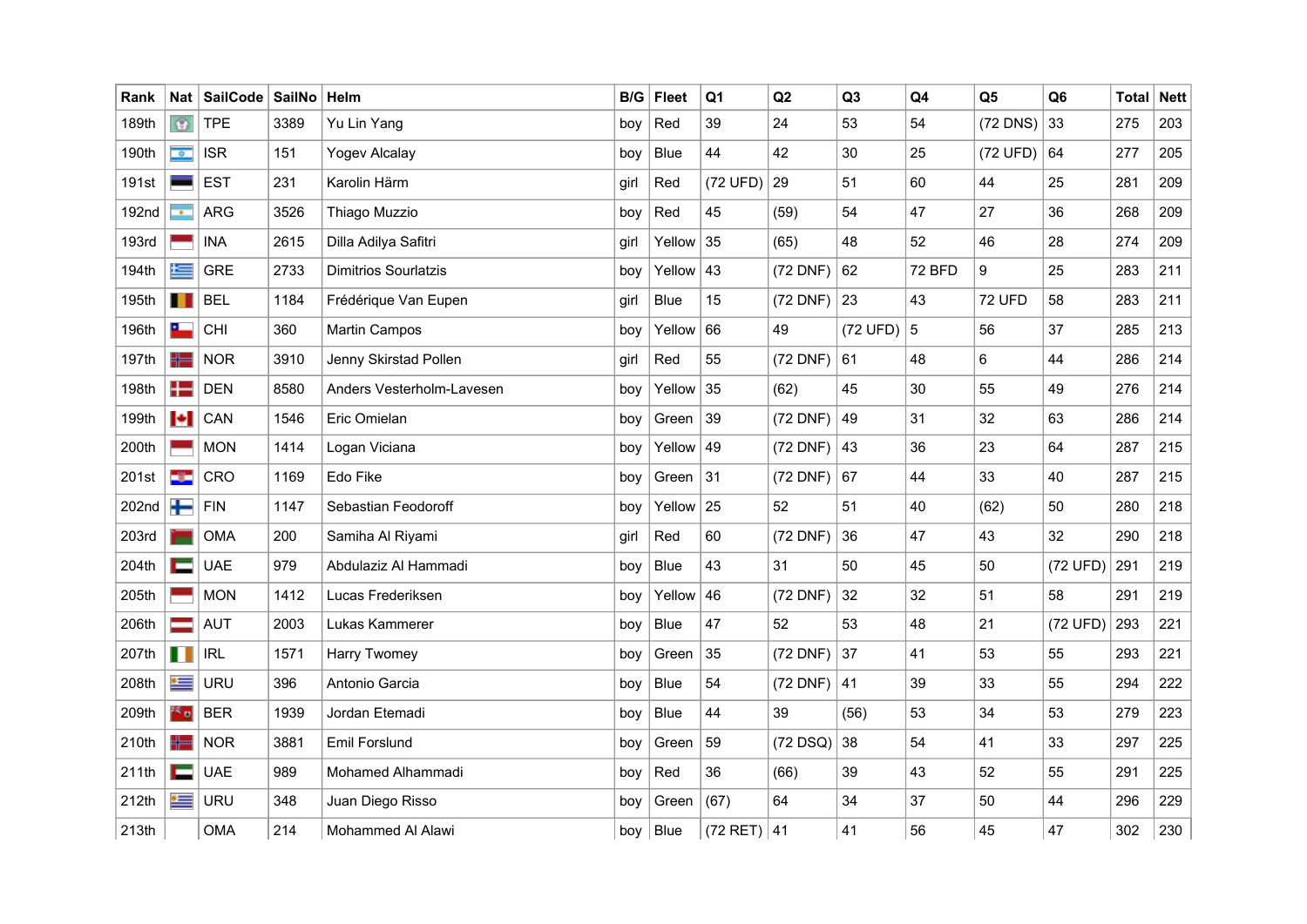| Rank  | Nat                        | SailCode   SailNo   Helm |      |                             |      | $B/G$ Fleet  | Q <sub>1</sub> | Q2       | Q <sub>3</sub> | Q4            | Q <sub>5</sub> | Q <sub>6</sub> | Total | <b>Nett</b> |
|-------|----------------------------|--------------------------|------|-----------------------------|------|--------------|----------------|----------|----------------|---------------|----------------|----------------|-------|-------------|
|       |                            |                          |      |                             |      |              |                |          |                |               |                |                |       |             |
| 214th |                            | <b>RUS</b>               | 15   | Roman Lutsenko              | boy  | Yellow $ 48$ |                | 41       | 39             | (61)          | 52             | 51             | 292   | 231         |
| 215th | ▬                          | <b>UAE</b>               | 978  | Duha Albeshr                | girl | Yellow $ 47$ |                | (72 DNF) | 46             | 47            | 47             | 45             | 304   | 232         |
| 216th | ➣                          | <b>RSA</b>               | 1425 | <b>Matt Ashwell</b>         | boy  | Green        | 52             | 48       | 56             | (72 UFD)      | 23             | 54             | 305   | 233         |
| 217th | $\bullet$                  | <b>BRA</b>               | 3631 | Luiz Otavio Vieira Correia  | boy  | Red          | (72 BFD)       | 56       | 46             | 50            | 55             | 26             | 305   | 233         |
| 218th |                            | LTU                      | 435  | Vejas Strelciunas           | boy  | Green        | 56             | (72 DNF) | 36             | 51            | 58             | 32             | 305   | 233         |
| 219th |                            | <b>AUT</b>               | 1053 | <b>Florian Kroemer</b>      | boy  | <b>Blue</b>  | 33             | (72 DNF) | 72 BFD         | 13            | 44             | <b>72 UFD</b>  | 306   | 234         |
| 220th | $\bullet$                  | <b>KOR</b>               | 485  | Jimin Son                   | girl | Red          | 18             | (72 DNF) | 33             | <b>72 BFD</b> | 40             | <b>72 BFD</b>  | 307   | 235         |
| 221st |                            | CZE                      | 412  | <b>Adam Nevelos</b>         | boy  | <b>Blue</b>  | 55             | (61)     | 47             | 61            | 49             | 25             | 298   | 237         |
| 222nd | ÷                          | <b>IND</b>               | 1492 | Durga Prasad Erra           | boy  | Red          | 32             | 54       | 54             | 51            | (59)           | 46             | 296   | 237         |
| 223rd | $\left\  \bullet \right\ $ | CAN                      | 1397 | Spencer Leman               | boy  | Green        | 40             | 45       | 45             | 55            | 52             | (61)           | 298   | 237         |
| 224th | <b>CONTRACT</b>            | <b>IND</b>               | 1156 | Neelanand Ramakrishnan      | boy  | Red          | 34             | (72 DNF) | 52             | 40            | 53             | 60             | 311   | 239         |
| 225th | ╬═                         | <b>NOR</b>               | 3880 | John-Øyvind Tollevik Garvik | boy  | Green        | 38             | (58)     | 42             | 58            | 54             | 48             | 298   | 240         |
| 226th | <b>THE</b>                 | <b>IRL</b>               | 1512 | <b>Charles Cullen</b>       | boy  | Blue         | 52             | 53       | $(72 UFD)$ 28  |               | 58             | 50             | 313   | 241         |
| 227th | $\equiv$                   | <b>PUR</b>               | 5815 | Osvaldo De Leon             | boy  | Red          | 68             | 65       | 42             | 14            | 54             | (72 BFD)       | 315   | 243         |
| 228th | ÷                          | CRO                      | 1150 | <b>Tin Fike</b>             | boy  | Green        | 21             | (72 DNF) | 43             | <b>72 UFD</b> | 72 BFD         | 35             | 315   | 243         |
| 229th | ⋿                          | <b>PUR</b>               | 2410 | Luca Perino                 | boy  | Green        | 45             | 32       | (72 BFD)       | 55            | 48             | 64             | 316   | 244         |
| 230th |                            | <b>INA</b>               | 21   | Zenriadi Zenriadi           | boy  | Red          | (67)           | 34       | 53             | 49            | 62             | 47             | 312   | 245         |
| 231st | <b>College</b>             | <b>SVK</b>               | 17   | Alex Malina                 | boy  | Green        | (64)           | 30       | 54             | 48            | 61             | 53             | 310   | 246         |
| 232nd | 樂.                         | <b>AUS</b>               | 1716 | Mina Ferguson               | girl | Green        | 57             | 55       | 39             | (72 UFD)      | 59             | 36             | 318   | 246         |
| 233rd | $\left  \bullet \right $   | CAN                      | 1417 | Noah Adler                  | boy  | Red          | 52             | 8        | 44             | (72 UFD)      | 72 DSQ         | <b>72 DNE</b>  | 320   | 248         |
| 234th | me in                      | <b>IND</b>               | 1306 | Uma Chouhan                 | girl | Yellow       | 49             | 55       | (58)           | 56            | 49             | 40             | 307   | 249         |
| 235th | $\overline{\mathcal{C}}$   | <b>ISV</b>               | 312  | <b>Mathieu Dale</b>         | boy  | Blue         | 57             | (72 DNF) | 62             | 29            | 48             | 54             | 322   | 250         |
| 236th | Е                          | <b>UAE</b>               | 966  | Mohamed Almheiri            | boy  | <b>Blue</b>  | 46             | (58)     | 55             | 53            | 47             | 49             | 308   | 250         |
| 237th |                            | <b>MON</b>               | 1417 | Mathieu Choquet             | boy  | Blue         | 60             | 36       | 60             | 35            | (72 UFD) 61    |                | 324   | 252         |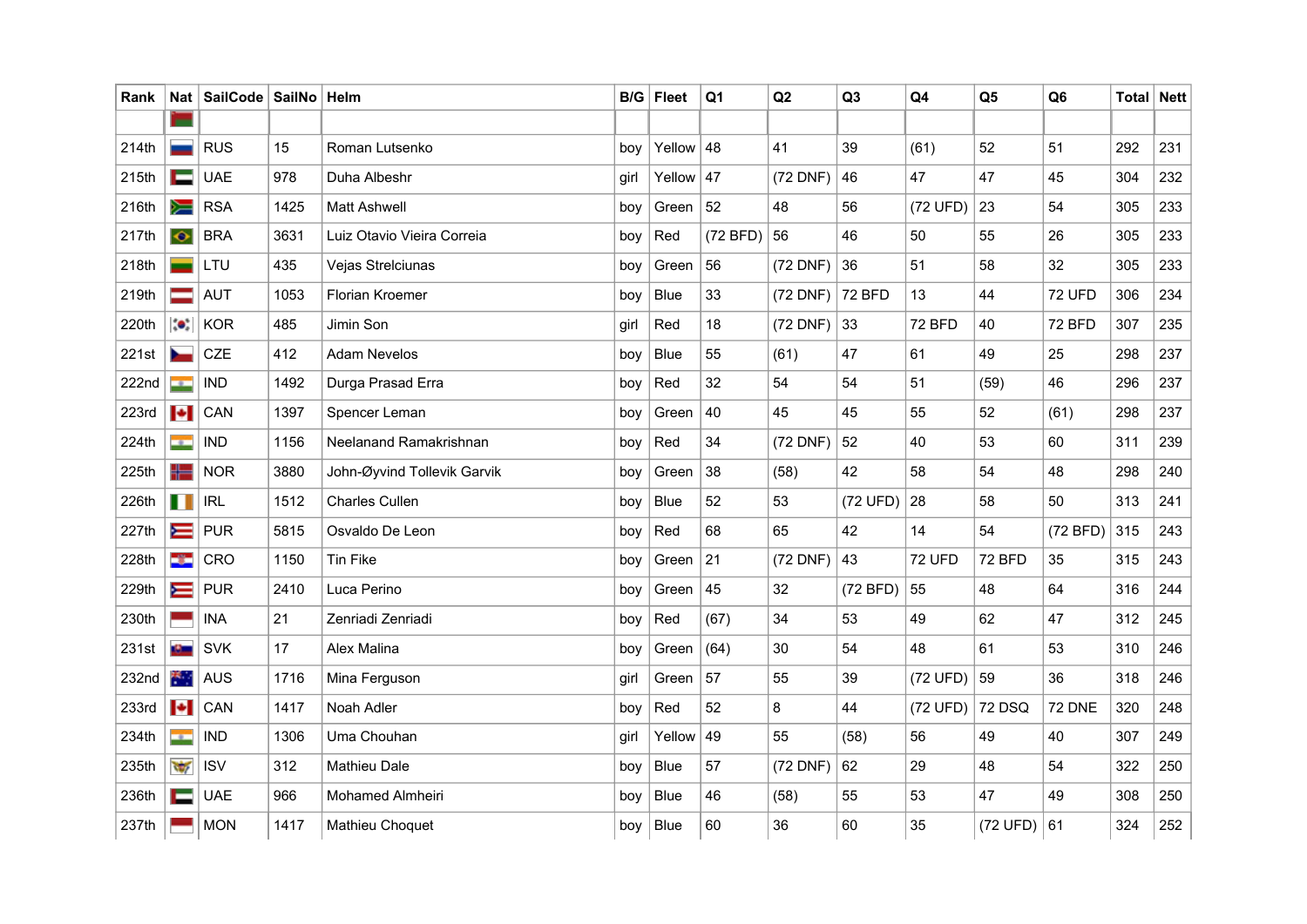| Rank              | Nat l           | SailCode   SailNo |                | Helm                     | B/G  | <b>Fleet</b> | Q1 | Q2         | Q3                   | Q <sub>4</sub>   | Q <sub>5</sub>   | Q <sub>6</sub> | <b>Total Nett</b> |     |
|-------------------|-----------------|-------------------|----------------|--------------------------|------|--------------|----|------------|----------------------|------------------|------------------|----------------|-------------------|-----|
| 238th             | $+$             | <b>DEN</b>        | 8469           | Emil Christensen         | boy  | Yellow $ 41$ |    | (72 DNF)   | 45                   | 30               | <b>72 BFD</b>    | 66             | 326               | 254 |
| 239th             | ⊏               | <b>KUW</b>        | 3113           | Ali Alfailkawi           | boy  | Yellow       | 57 | (64)       | 50                   | 36               | 50               | 63             | 320               | 256 |
| 240th             |                 | <b>RUS</b>        | 61             | Viacheslav Rozhkov       | boy  | Red          | 58 | (72 DNF)   | 46                   | 46               | 57               | 49             | 328               | 256 |
| 241st             |                 | <b>CZE</b>        | 827            | <b>Tibor Nevelos</b>     | boy  | Green        | 54 | (68)       | 60                   | 63               | 20               | 62             | 327               | 259 |
| 242nd             | ≽≡              | <b>RSA</b>        | 1431           | Alex Falcon              | boy  | Red          | 61 | (62)       | 57                   | 41               | 56               | 45             | 322               | 260 |
| 243rd             | <b>CONTRACT</b> | <b>IND</b>        | 1151           | Navyn Prabhakar          | boy  | <b>Blue</b>  | 48 | (72 DNF)   | 55                   | 63               | 36               | 63             | 337               | 265 |
| 244th             |                 | LAT               | 118            | Leila Helgasara Tolstika | girl | Yellow       | 53 | 47         | 57                   | 54               | (63)             | 56             | 330               | 267 |
| 245th             | ᆖ               | <b>KUW</b>        | 3112           | Abdullah Alqassar        | boy  | Red          | 61 | (67)       | 59                   | 60               | 35               | 53             | 335               | 268 |
| 246th             | ▓               | <b>RSA</b>        | 1400           | Jared Tyler              | boy  | Red          | 54 | 53         | 53                   | $(72$ DNC) $ 58$ |                  | 50             | 340               | 268 |
| 247th             |                 | <b>CZE</b>        | 795            | <b>Frantisek Vitak</b>   | boy  | Green        | 66 | 60         | 47                   | (72 RET)         | 36               | 60             | 341               | 269 |
| 248th             | es o            | <b>BER</b>        | 1208           | <b>Jack Hildebrand</b>   | boy  | Yellow       | 62 | (64)       | 56                   | 42               | 58               | 53             | 335               | 271 |
| 249th             |                 | <b>MAC</b>        | 13             | Nok In Chan (Felicia)    | girl | <b>Blue</b>  | 62 | 54         | (66)                 | 64               | 43               | 48             | 337               | 271 |
| 250th             | H III           | <b>IRL</b>        | 1542           | Alana Coakley            | girl | Green        | 55 | (67)       | 58                   | 55               | 46               | 57             | 338               | 271 |
| 251st             | <b>I</b>        | CAN               | 1680           | Maya Heidenreich         | girl | Green        | 40 | $(72$ DNF) | 44                   | <b>72 BFD</b>    | 57               | 59             | 344               | 272 |
| 252 <sub>nd</sub> | H               | <b>FRA</b>        | 2691           | <b>Thomas Faure</b>      | boy  | Yellow       | 67 | (72 DNF)   | 45                   | 57               | 53               | 52             | 346               | 274 |
| 253rd             | $\odot$         | <b>TPE</b>        | 618            | Yu Hsuan Shih            | boy  | Yellow       | 53 | 58         | (63)                 | 50               | 54               | 60             | 338               | 275 |
| 254th             | $\equiv$        | <b>PUR</b>        | 5825           | Jose Guillermo Mendez    | boy  | Red          | 53 | (72 DNF)   | 33                   | 46               | <b>72 UFD</b>    | <b>72 BFD</b>  | 348               | 276 |
| 255th             | i —             | <b>UAE</b>        | 977            | Mohamed Almansoori       | boy  | Green        | 51 | $(72$ DNF) | 60                   | 52               | <b>72 BFD</b>    | 43             | 350               | 278 |
| 256th             |                 | <b>OMA</b>        | 201            | Alla Al Amrani           | boy  | <b>Blue</b>  | 64 | (72 DNF)   | 59                   | 46               | <b>72 UFD</b>    | 39             | 352               | 280 |
| 257th             |                 | LAT               | 130            | <b>Rihards Straume</b>   | boy  | Yellow       | 63 | $(72$ DNF) | 51                   | 51               | 45               | <b>72 BFD</b>  | 354               | 282 |
| 258th             |                 | ECU               | 1109           | Alfredo Escobar Aray     | boy  | Yellow       | 62 | $(72$ DNF) | 57                   | 59               | 59               | 46             | 355               | 283 |
| 259th             | $\circ$         | <b>TPE</b>        | 7799           | Chi Yu Wu                | boy  | Red          | 59 | (72 DNF)   | 59                   | 38               | 72 DNS           | 58             | 358               | 286 |
| 260th             | $\bullet$       | <b>MYA</b>        | $\overline{2}$ | Si Thu Hein              | boy  | Yellow       | 49 | 69         | (72 DNS)             | 72 DNS           | 57               | 42             | 361               | 289 |
| 261st             | $\bullet$       | <b>MYA</b>        | $\mathbf{1}$   | Htet Lin Zaw             | boy  | Yellow $50$  |    | 66         | $(72$ DNS) $ 72$ DNS |                  | 40               | 62             | 362               | 290 |
| 262nd             |                 | <b>TPE</b>        | 6677           | Hsiang Hui Chiang        | girl | <b>Blue</b>  | 58 | 68         | 48                   | 58               | $(72$ DNS) $ 59$ |                | 363               | 291 |